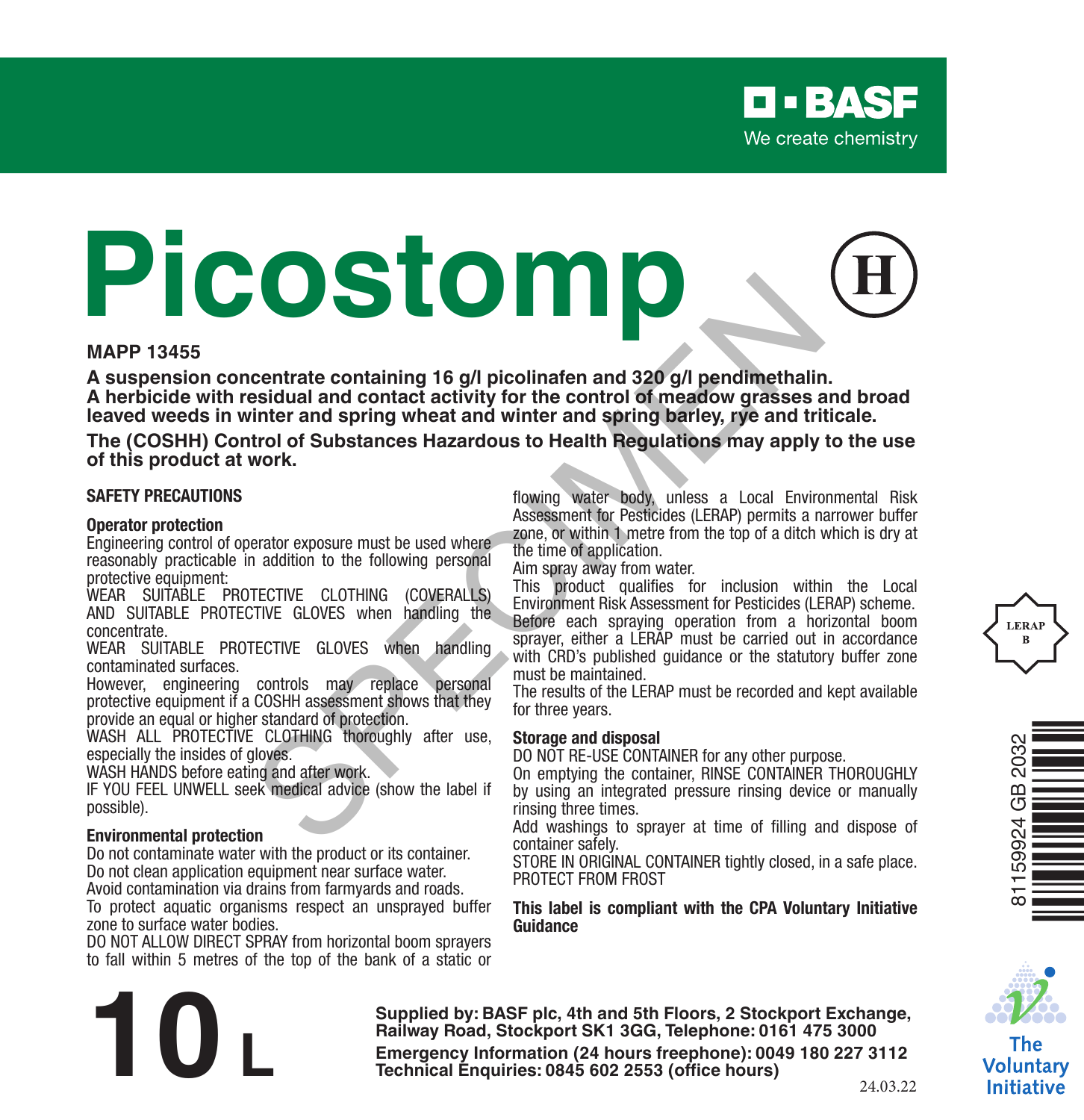# **Picostomp**

**A suspension concentrate containing 16 g/l picolinafen and 320 g/l pendimethalin.** 

## **Warning**

## **Very toxic to aquatic life with long lasting effects.**

| Warning                                                                                                                                                                                                          |                                       |                                                       |                                                          |                                                                                                               |  |  |
|------------------------------------------------------------------------------------------------------------------------------------------------------------------------------------------------------------------|---------------------------------------|-------------------------------------------------------|----------------------------------------------------------|---------------------------------------------------------------------------------------------------------------|--|--|
| Very toxic to aquatic life with long lasting effects.                                                                                                                                                            |                                       |                                                       |                                                          |                                                                                                               |  |  |
| Collect spillage.<br>Dispose of contents/container to a licensed hazardous-waste<br>disposal contractor or collection site except for empty clean<br>containers which can be disposed of as non-hazardous waste. |                                       |                                                       |                                                          |                                                                                                               |  |  |
| Contains pendimethalin and 1,2 benzisothiazol-3(2H)-one. May<br>produce an allergic reaction.                                                                                                                    |                                       |                                                       |                                                          |                                                                                                               |  |  |
| To avoid risks to human health and the environment,<br>comply with the instructions for use.                                                                                                                     |                                       |                                                       |                                                          |                                                                                                               |  |  |
|                                                                                                                                                                                                                  |                                       |                                                       |                                                          |                                                                                                               |  |  |
| <b>IMPORTANT INFORMATION</b><br>FOR USE ONLY AS AN AGRICULTURAL HERBICIDE                                                                                                                                        |                                       |                                                       |                                                          |                                                                                                               |  |  |
| Crop                                                                                                                                                                                                             | <b>Application Timing</b>             | <b>Maximum Individual</b><br>Dose (litres product/ha) | <b>Maximum Number of</b><br><b>Treatments</b> (per crop) | <b>Latest Time of</b><br>Application                                                                          |  |  |
| Winter barley, winter<br>wheat, rye, triticale.                                                                                                                                                                  | Pre-and post-emergence                | 3.0                                                   |                                                          | Before pseudo-stem erect<br>stage (before growth stage<br>30)                                                 |  |  |
| Spring barley Spring wheat                                                                                                                                                                                       | Pre-emergence<br>0R<br>Post-emergence | 3.0<br>0R<br>2.0                                      | 1                                                        | Pre-emergence of the crop<br>0 <sub>R</sub><br>Before pseudo-stem erect<br>stage (before growth stage)<br>30) |  |  |

**READ THE LABEL BEFORE USE. USING THIS PRODUCT IN A MANNER THAT IS INCONSISTENT WITH THE LABEL MAY BE AN OFFENCE. FOLLOW THE CODE OF PRACTICE FOR USING PLANT PROTECTION PRODUCTS.**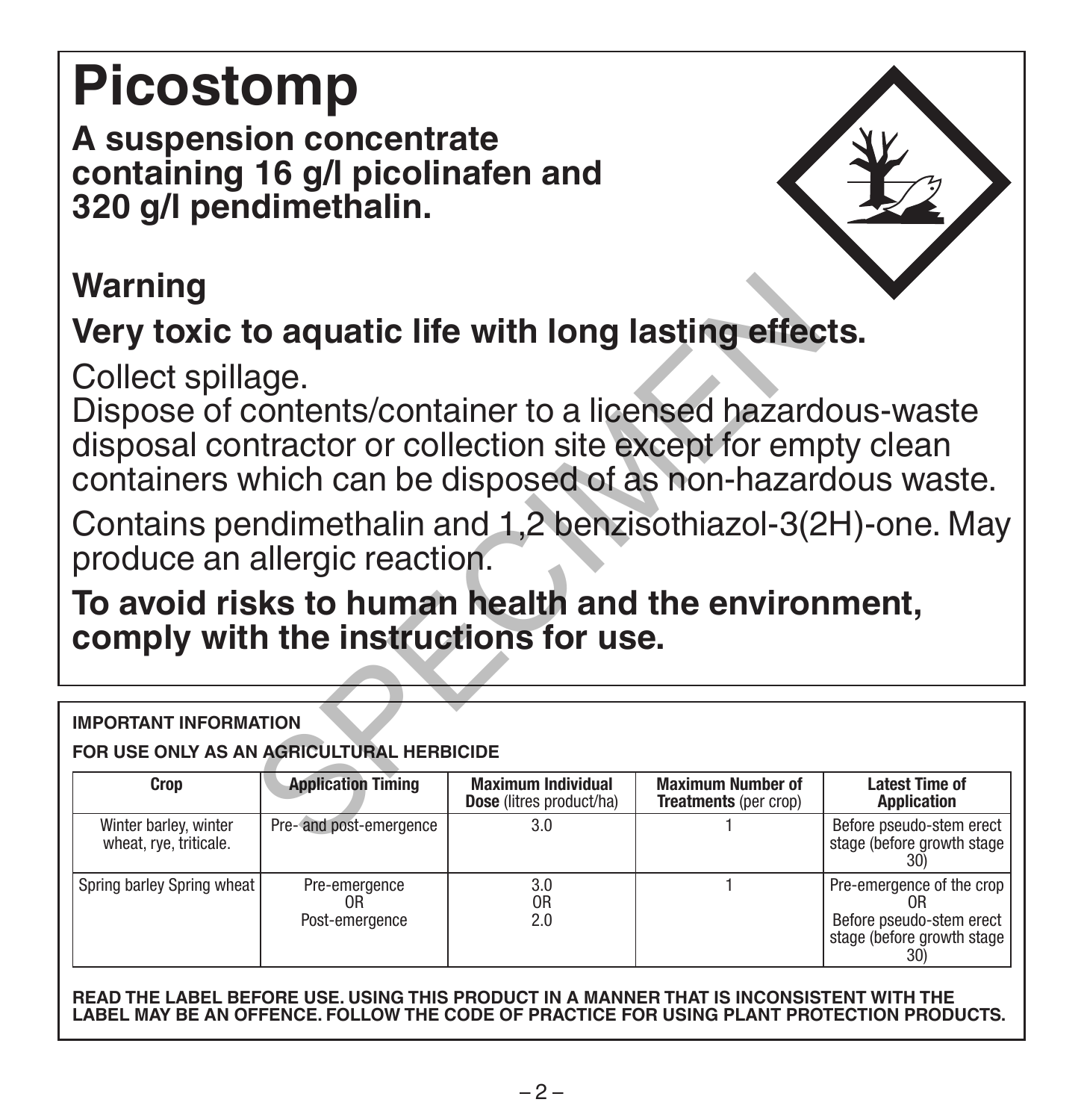### **DIRECTIONS FOR USE**

IMPORTANT: This information is approved as part of the Product Label. All instructions within this section must be read carefully in order to obtain safe and successful use of this product.

Picostomp is a herbicide with residual and contact activity for the control of meadow grasses and broad leaved weeds in winter and spring wheat and winter and spring barley, rye and triticale.

### **Restrictions/Warnings**

### **Efficacy**

For residual control some soil moisture is required for Picostomp. Best results will be obtained if rain falls within 7 days of application.

Residual control may be reduced:

- under prolonged dry conditions
- on soils with more than 6% organic matter
- on soils with a high Kd factor
- on soils where ash content is high

DO NOT disturb the soil after application.

Where cultural techniques which encourage the build up of organic residues in the surface soil are practised for a number of seasons, the effectiveness of residual herbicides may be reduced. In such circumstances periodic ploughing is recommended to disperse residues into a greater volume of soil. some soil moisture is required for Picostomp. Best results w<br>application.<br>the Mactor<br>and 6% organic matter<br>in Mactor<br>and 6% organic matter<br>in Content is high<br>soil after application.<br>miques which encourage the build up of o

### **Soil types**

Picostomp may be used on all mineral soil types.

DO NOT use on soils with more than 10% organic matter.

DO NOT use on stony or gravelly soils as crop damage can occur, particularly if heavy rain follows treatment.

DO NOT use on water logged soil or soils prone to water logging.

### **Seedbed preparation**

Trash and straw should be incorporated evenly during seedbed preparation.

Seedbeds must have a fine, firm tilth.

Loose or cloddy seedbeds must be consolidated prior to application, otherwise reduced weed control may occur. They may also cause seed to be inadequately covered which could result in crop damage.

### **Crop safety**

Do not apply to crops suffering from stress, which may be caused for example by pests, disease, waterlogging, poor seedbed conditions or previous chemical treatment.

Water logging that occurs soon after pre-emergence applications may lead to crop damage.

For pre-emergence applications, seed should be covered with a minimum of 3.2 cm of settled soil.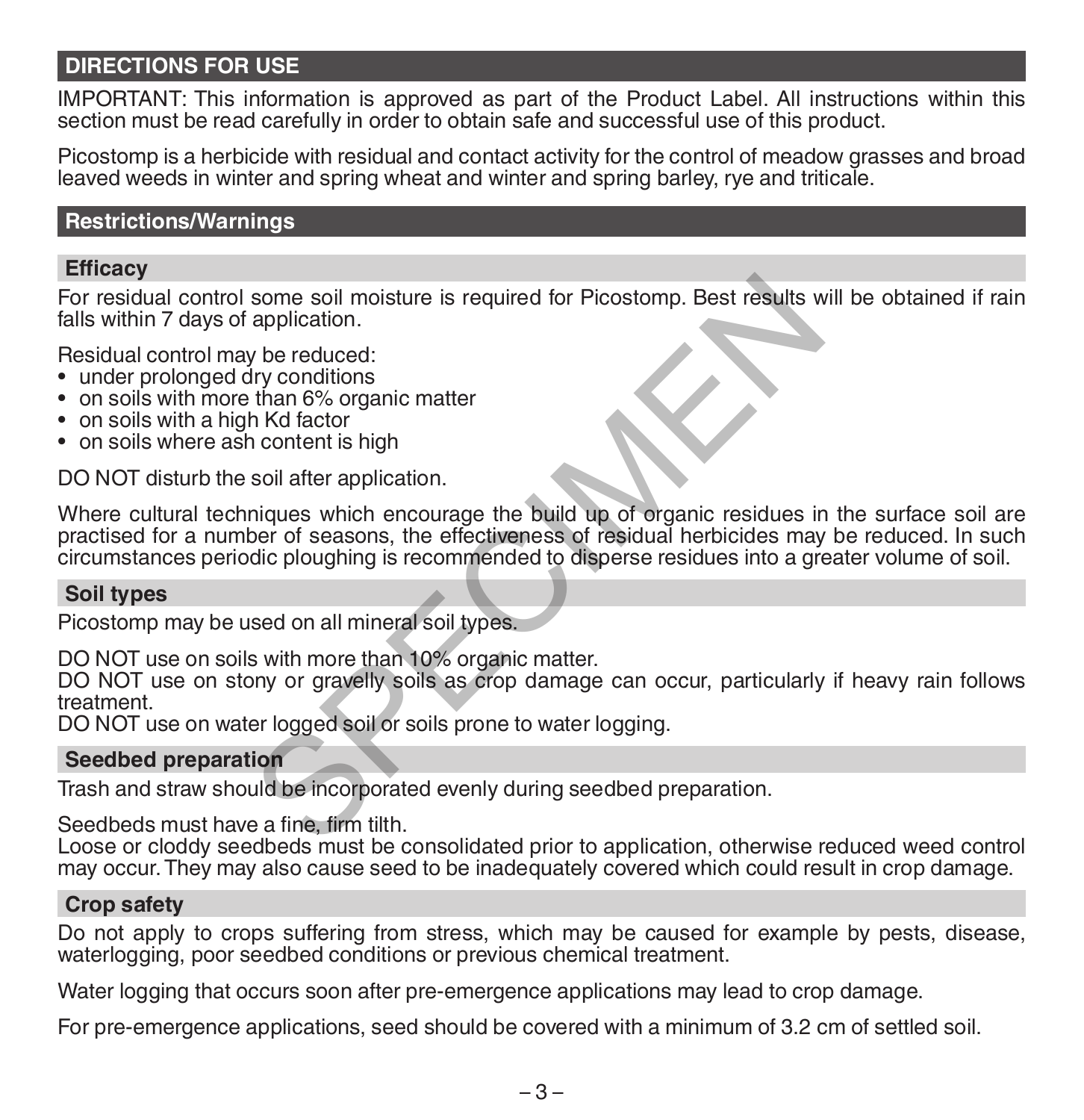Shallow drilled crops should only be treated post-emergence

DO NOT soil incorporate.

Avoid spraying during periods of prolonged or severe frosts.

Some transient bleaching may be seen after application to some crops. This does not lead to yield loss.

DO NOT spray undersown cereals or those to be undersown.

DO NOT roll emerged crops prior to application. DO NOT roll autumn treated crops until the spring.

### **Spray drift**

### **Other restrictions/warnings**

### **Weed control**

### **Susceptibility of weeds to single applications of Picostomp**

| <b>Spray drift</b>                                                                                                                                                              |                                                                          |                  |                  |  |  |
|---------------------------------------------------------------------------------------------------------------------------------------------------------------------------------|--------------------------------------------------------------------------|------------------|------------------|--|--|
| Extreme care should be taken to avoid damage by drift onto plants outside the target area.                                                                                      |                                                                          |                  |                  |  |  |
| <b>Other restrictions/warnings</b>                                                                                                                                              |                                                                          |                  |                  |  |  |
|                                                                                                                                                                                 | DO NOT use more than one application of Picostomp in one growing season. |                  |                  |  |  |
| Concentrated or diluted Picostomp may stain. Avoid spillage. Staining is minimised or completely<br>removed if skin/clothes are washed immediately.                             |                                                                          |                  |                  |  |  |
| <b>Weed control</b>                                                                                                                                                             |                                                                          |                  |                  |  |  |
| Susceptibility of weeds to single applications of Picostomp<br>For post-emergence applications best results will be achieved by application to small actively growing<br>weeds. |                                                                          |                  |                  |  |  |
|                                                                                                                                                                                 |                                                                          | <b>Picostomp</b> |                  |  |  |
| Product Rate (I/ha)                                                                                                                                                             | $\overline{3}$                                                           | $\overline{2}$   | 3                |  |  |
| <b>Application timing</b>                                                                                                                                                       | Pre-em                                                                   | Post-em          |                  |  |  |
| <b>Annual Meadow-grass</b>                                                                                                                                                      | S                                                                        | S up to 2 lvs    | S up to 2 lvs    |  |  |
| Rough Meadow-grass                                                                                                                                                              | <b>MS</b>                                                                | MS up to 2 lvs   | MS up to 2 lvs   |  |  |
| Loose silky bent                                                                                                                                                                | S.                                                                       | MR up to 1 leaf  | S up to 1 leaf   |  |  |
| Charlock                                                                                                                                                                        | <b>MS</b>                                                                | Sup to 6 lvs     | Sup to 6 lvs     |  |  |
| <b>Cleavers</b>                                                                                                                                                                 | <b>MS</b>                                                                | MS up to 1 whorl | S up to 3 whorls |  |  |
| <b>Common Chickweed</b>                                                                                                                                                         | S                                                                        | S up to 6 lvs    | S up to 6 lvs    |  |  |
| <b>Common Field Speedwell</b>                                                                                                                                                   | S                                                                        | Sup to 6 lvs     | Sup to 6 lvs     |  |  |
| <b>Common Fumitory</b>                                                                                                                                                          | S                                                                        | S up to 3 lvs    | S up to 3 lvs    |  |  |
| Common Orache                                                                                                                                                                   | <b>MS</b>                                                                |                  |                  |  |  |
| <b>Common Poppy</b>                                                                                                                                                             | <b>MS</b>                                                                | Sup to 6 lvs     | Sup to 6 lvs     |  |  |
| Corn Marigold                                                                                                                                                                   | S                                                                        |                  |                  |  |  |
| Fat-hen                                                                                                                                                                         | <b>MS</b>                                                                | S up to 2 lvs    | S up to 2 lvs    |  |  |
| Field Forget-me-not                                                                                                                                                             | <b>MS</b>                                                                | S up to 1 leaf   | S up to 2 lvs    |  |  |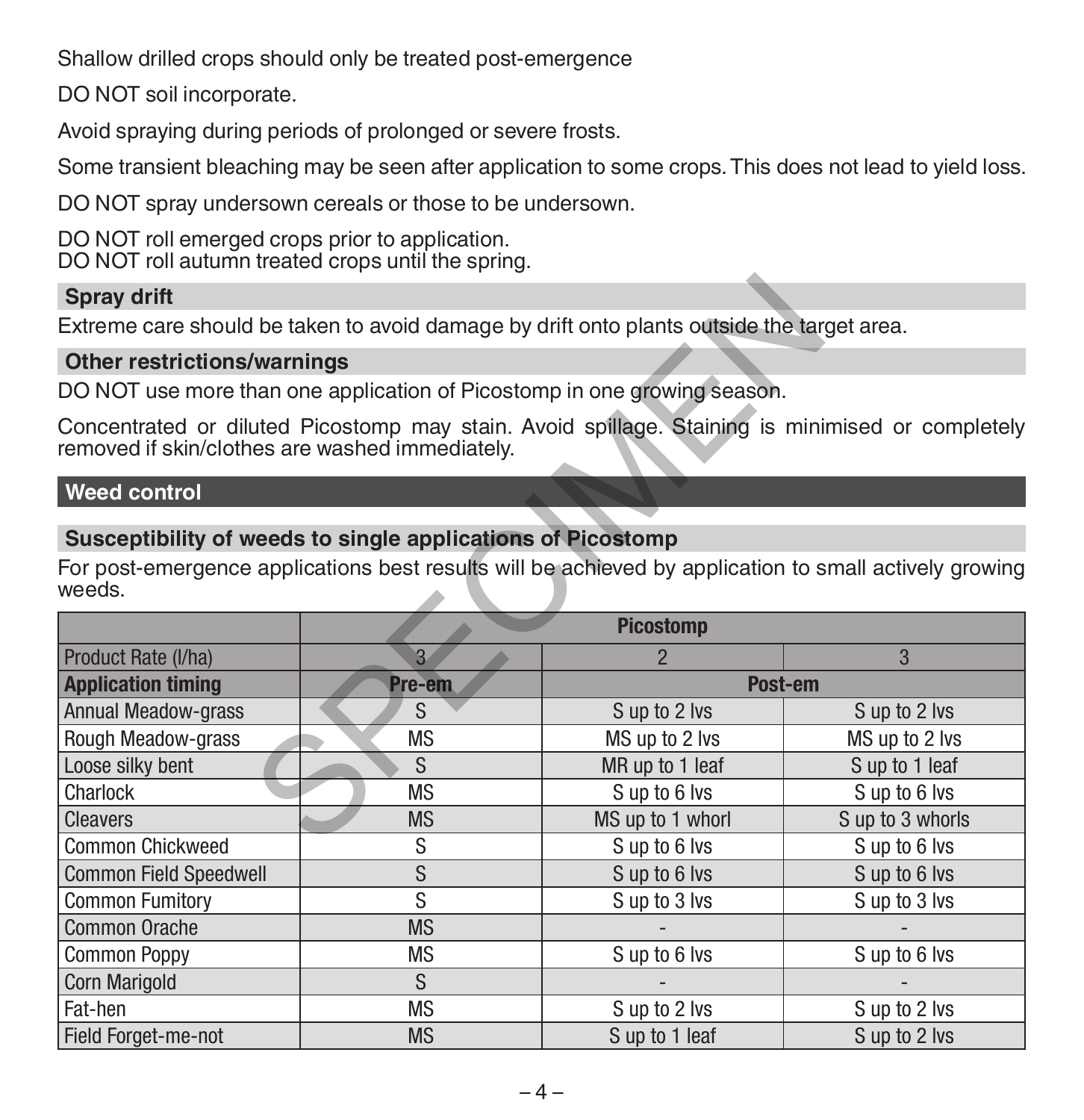|                                                                                                                                                                                                                                                                                                                                                                                                                                                                                                                                                                                                                                                                                          | <b>Picostomp</b> |                |                   |  |  |
|------------------------------------------------------------------------------------------------------------------------------------------------------------------------------------------------------------------------------------------------------------------------------------------------------------------------------------------------------------------------------------------------------------------------------------------------------------------------------------------------------------------------------------------------------------------------------------------------------------------------------------------------------------------------------------------|------------------|----------------|-------------------|--|--|
| Product Rate (I/ha)                                                                                                                                                                                                                                                                                                                                                                                                                                                                                                                                                                                                                                                                      | 3                | $\overline{2}$ | 3                 |  |  |
| <b>Application timing</b>                                                                                                                                                                                                                                                                                                                                                                                                                                                                                                                                                                                                                                                                | Pre-em           | Post-em        |                   |  |  |
| <b>Field Pansy</b>                                                                                                                                                                                                                                                                                                                                                                                                                                                                                                                                                                                                                                                                       | <b>MS</b>        | S up to 4 lvs  | S up to 4 lvs     |  |  |
| Hemp-nettle (Day Nettle)                                                                                                                                                                                                                                                                                                                                                                                                                                                                                                                                                                                                                                                                 | S                |                |                   |  |  |
| <b>Henbit Dead-nettle</b>                                                                                                                                                                                                                                                                                                                                                                                                                                                                                                                                                                                                                                                                | S                |                | Sup to 6 lvs      |  |  |
| Ivy-leaved speedwell                                                                                                                                                                                                                                                                                                                                                                                                                                                                                                                                                                                                                                                                     | S                | S up to 6 lvs  | Sup to 6 lvs      |  |  |
| Knotgrass                                                                                                                                                                                                                                                                                                                                                                                                                                                                                                                                                                                                                                                                                | <b>MS</b>        |                |                   |  |  |
| <b>Parsley Piert</b>                                                                                                                                                                                                                                                                                                                                                                                                                                                                                                                                                                                                                                                                     | S                |                | S up to 2 lvs     |  |  |
| <b>Red Dead-nettle</b>                                                                                                                                                                                                                                                                                                                                                                                                                                                                                                                                                                                                                                                                   | S                | S up to 6 lvs  | Sup to 6 lvs      |  |  |
| <b>Scarlet Pimpernel</b>                                                                                                                                                                                                                                                                                                                                                                                                                                                                                                                                                                                                                                                                 | $\overline{s}$   |                |                   |  |  |
| Shepherd's Purse                                                                                                                                                                                                                                                                                                                                                                                                                                                                                                                                                                                                                                                                         | S                | Sup to 6 lvs   | Sup to 6 lvs      |  |  |
| Smooth Sowthistle                                                                                                                                                                                                                                                                                                                                                                                                                                                                                                                                                                                                                                                                        | <b>MS</b>        |                |                   |  |  |
| Volunteer Oilseed Rape (1)                                                                                                                                                                                                                                                                                                                                                                                                                                                                                                                                                                                                                                                               | S.               | MS up to 2 lvs | MS up to 2 lvs    |  |  |
| $S =$ Susceptible<br>MS = Moderately susceptible<br>MR = Moderately resistant<br>$(1)$ = deep germinating volunteer Oilseed Rape may not be controlled.                                                                                                                                                                                                                                                                                                                                                                                                                                                                                                                                  |                  |                |                   |  |  |
| <b>Resistance Management</b>                                                                                                                                                                                                                                                                                                                                                                                                                                                                                                                                                                                                                                                             |                  |                |                   |  |  |
| <b>GROUP</b>                                                                                                                                                                                                                                                                                                                                                                                                                                                                                                                                                                                                                                                                             | $\overline{3}$   | 12             | <b>HERBICIDES</b> |  |  |
| Strains of some annual grasses (eg Blackgrass, Wild-Oats, and Italian Ryegrass) have developed<br>resistance to herbicides, which may lead to poor control. Picolinafen is an inhibitor of carotenoid<br>biosynthesis at the PDS step (a group that includes picolinafen and diflufenican). A strategy for<br>preventing and managing such resistance should be adopted. To prevent the development of resistant<br>weeds herbicides with different modes of action must be used when applying in sequence. Guidelines<br>have been produced by the Weed Resistance Action Group and copies are available from the AHDB,<br>CPA, your distributor, crop adviser or product manufacturer. |                  |                |                   |  |  |
| <b>Crop Specific Information</b>                                                                                                                                                                                                                                                                                                                                                                                                                                                                                                                                                                                                                                                         |                  |                |                   |  |  |

### S = Susceptible

### **Resistance Management**

| 50010<br>$\sim$ $\sim$ | $\sim$ | <b>UEDDICIDEC</b><br>70 L.J<br>. |
|------------------------|--------|----------------------------------|
|                        |        |                                  |

### **Crop Specific Information**

All varieties of Winter and Spring Wheat, Winter and Spring Barley, Rye and Triticale.

### **Time of Application**

Pre- and post-crop emergence, up to before pseudo-stem erection (before growth stage 30).

For winter drilled crops DO NOT apply pre-emergence to crops drilled after 30 November.

### **Rate of Application**

Apply Picostomp at 2 or 3 l/ha in 200 litres of water per hectare.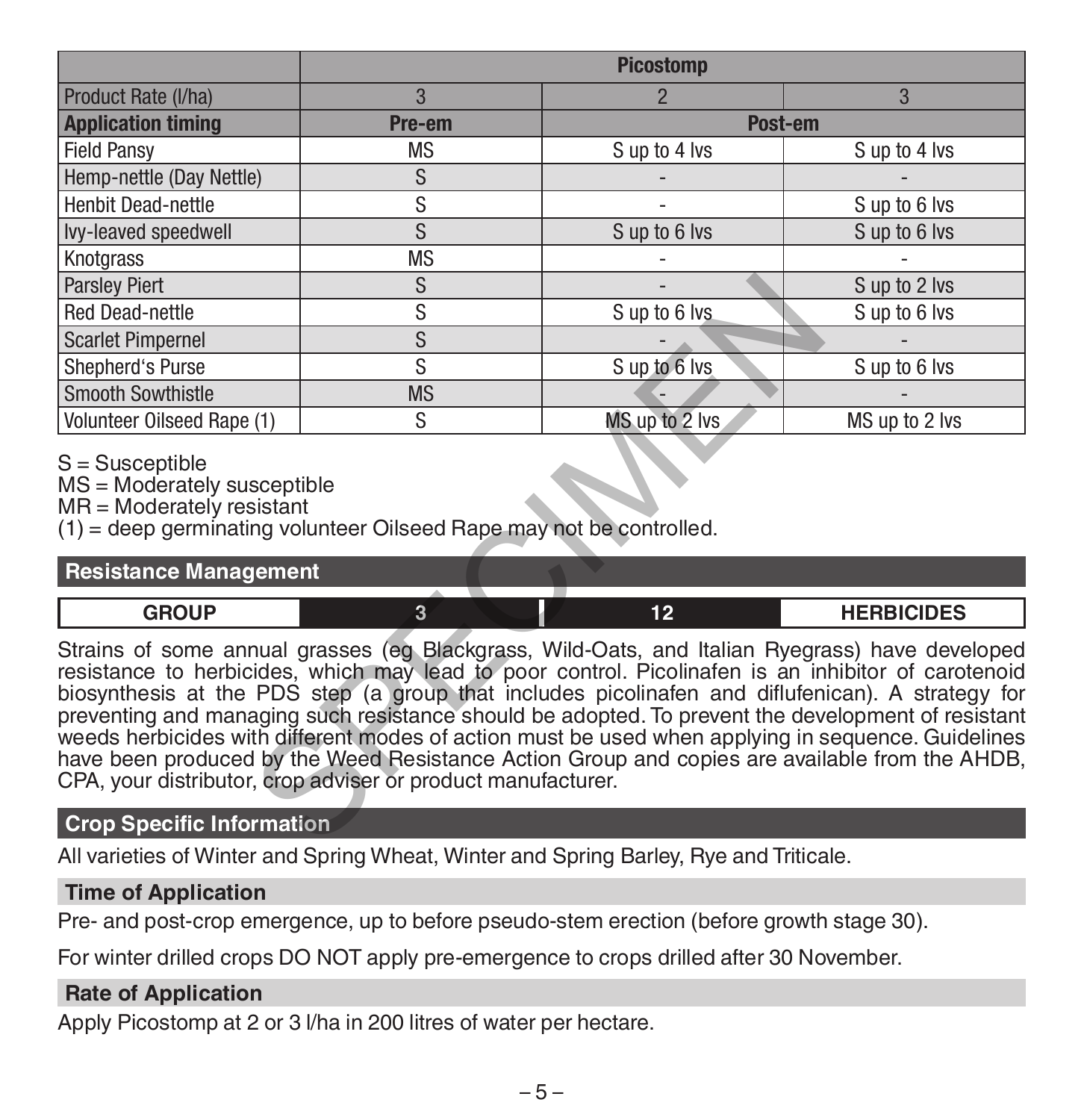### **Following autumn use of Picostomp**

### **Following crops after normal harvest**

There are no restrictions on following crops other than rye-grass when PicoStomp is used alone. For ryegrass, ploughing or cultivation to at least 15 cm is required prior to drilling.

### **In the event of crop failure**

Spring wheat, spring barley, and winter field beans can be sown after crop failure. Plough to at least 15 cm and allow a minimum of 8 weeks between using Picostomp and sowing.

Maize, oilseed rape, peas, or spring field beans can be sown in spring after crop failure. Minimal noninversion soil cultivation (to 5 cm) is required before drilling. At least 5 months must elapse between using Picostomp and sowing maize.

### **Following Spring use of Picostomp**

### **Following crops after normal harvest**

Oilseed rape, winter field beans, winter cereals, and ryegrass can be sown in autumn following normal harvest. Minimal non-inversion soil cultivation (to 5 cm) is needed before the sowing of oilseed rape or winter field beans. Ploughing to a depth of at least 15 cm is needed before sowing winter cereals and ryegrass. At least 6 months must elapse between using Picostomp and sowing ryegrass. peas, or spring lielu beats can be sown in spiring alter clop<br>tion (to 5 cm) is required before drilling. At least 5 months r<br>d sowing maize.<br>the of Picostomp<br>ter normal harvest<br>field beans, winter cereals, and ryegrass ca

Maize, spring field beans, peas, spring wheat, and spring barley can be sown in spring following normal harvest. Minimal non-inversion soil cultivation (to 5 cm) is needed before sowing.

### **In the event of crop failure**

Spring wheat, spring barley, peas, spring field beans, maize, and spring oilseed rape can be sown after crop failure. Plough to at least 15 cm and allow a minimum of 8 weeks to elapse between using Picostomp and sowing.

### **Mixing and Application**

### **Mixing**

Apply Picostomp in 200 litres water/ha.

Ensure good, even spray cover of the target using a spray of **fine** or **medium** quality (BCPC definition).

Never prepare more spray solution than is required.

Fill the spray tank three quarters full with water and start the agitation.

To ensure thorough mixing of the product, invert the container several times before opening.

Add the required quantity of Picostomp to the spray tank while re-circulating and then the remainder of the water.

Continue agitation until spraying is completed.

On emptying the product container, rinse container thoroughly by using an integrated pressure rinsing device or manually rinsing three times.

Add washings to sprayer at time of filling and dispose of container safely.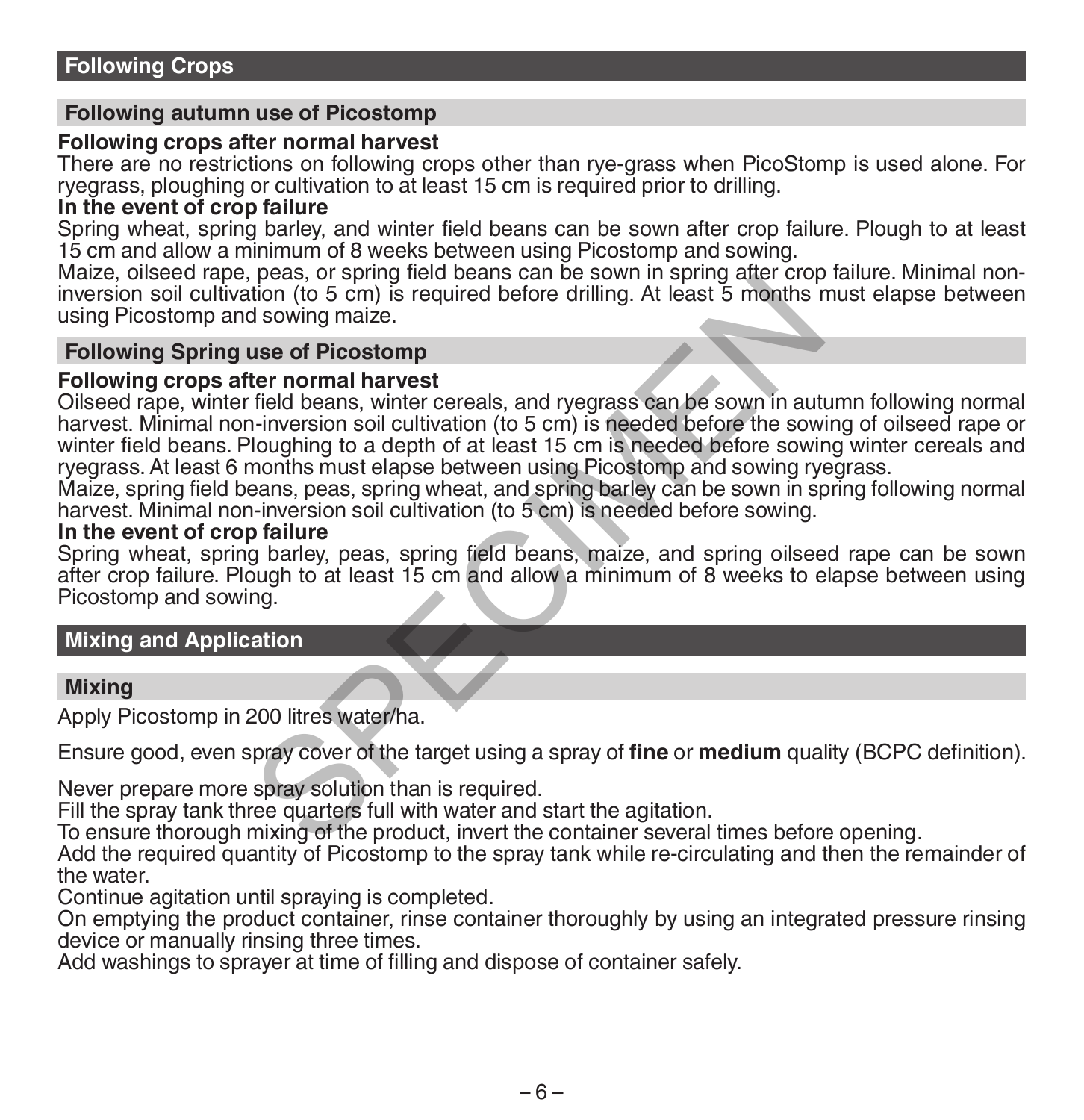### **Tank cleaning**

After spraying, thoroughly clean and flush out application machinery with a minimum of three rinses, using a wetting agent or a proprietary spray tank cleaner to ensure that all traces of product are removed, particularly before using the sprayer in broad-leaved crops.

### **Compatibility**

For details of compatibilities contact your distributor, local BASF representative, the BASF Technical Services Hotline: 0845 602 2553 or visit our website www.agricentre.basf.co.uk

### **Trade Mark Acknowledgments**

Picostomp is a registered trademark of BASF.

### **The following does not form part of the authorised label text.**

With many products there is a general risk of resistance developing to the active ingredients. For this reason a change in activity cannot be ruled out. It is generally impossible to predict with certainty how resistance may develop because there are so many crop and use connected ways of influencing this. We therefore have to exclude liability for damage or loss attributable to any such resistance that may develop. To help minimise any loss in activity the BASF recommended rate should in all events be adhered to.

Numerous, particularly regional or regionally attributable, factors can influence the activity of the product. Examples include weather and soil conditions, crop plant varieties, crop rotation, treatment times, application amounts, admixture with other products, appearance of organisms resistant to active ingredients and spraying techniques. Under particular conditions a change in activity or damage to plants cannot be ruled out. The manufacturer or supplier is therefore unable to accept any liability in such circumstances. All goods supplied by us are of high grade and we believe them to be suitable, but as we cannot exercise control over their mixing or use or the weather conditions during and after application, which may affect the performance of the material, all conditions and warranties, statutory or otherwise, as to the quality or fitness for any purpose of our goods are excluded and no responsibility will be accepted by us for any damage or injury whatsoever arising from their storage, handling, application or use; but nothing should be deemed to exclude or restrict any liability upon us which cannot be excluded or restricted under the provisions of the Unfair Contract Terms Act 1977 or any similar applicable law. wledgments<br>stered trademark of BASF.<br>s not form part of the authorised label text.<br>there is a general risk of resistance developing to the active<br>activity cannot be ruled out. It is generally impossible to pred<br>o exclude l

### **Section 6 of the Health and Safety at Work Act**

### **Additional Product Safety Information**

The information on this label is based on the best available information including data from test results.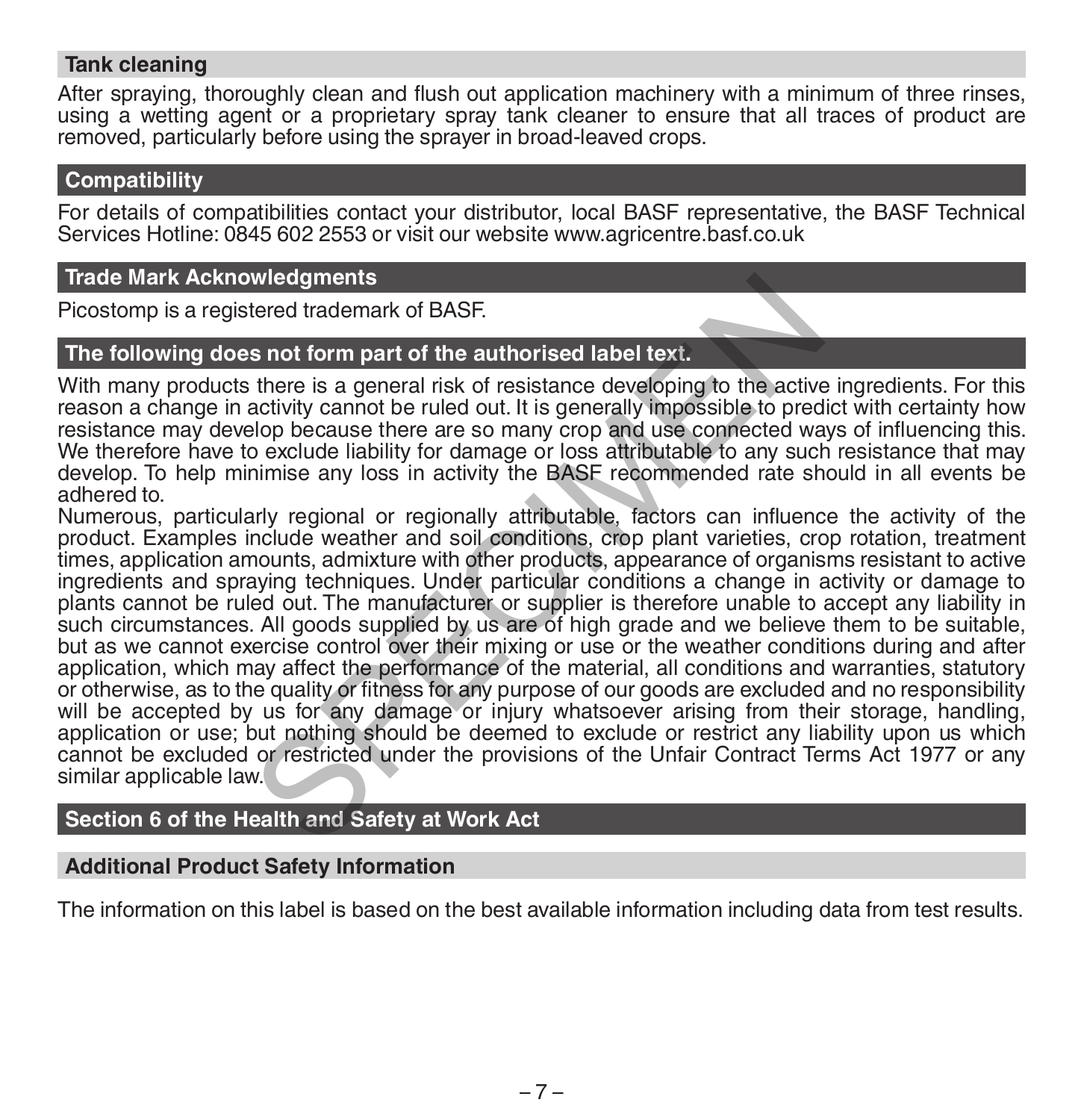### **Safety Data Sheet**

To access the Safety Data Sheet for this product scan the QR code or use the weblink below:



agricentre.basf.co.uk/PicoStomp/MSDS Alternatively, contact your supplier. K/PicoStomp/MSDS<br>tyour supplier.